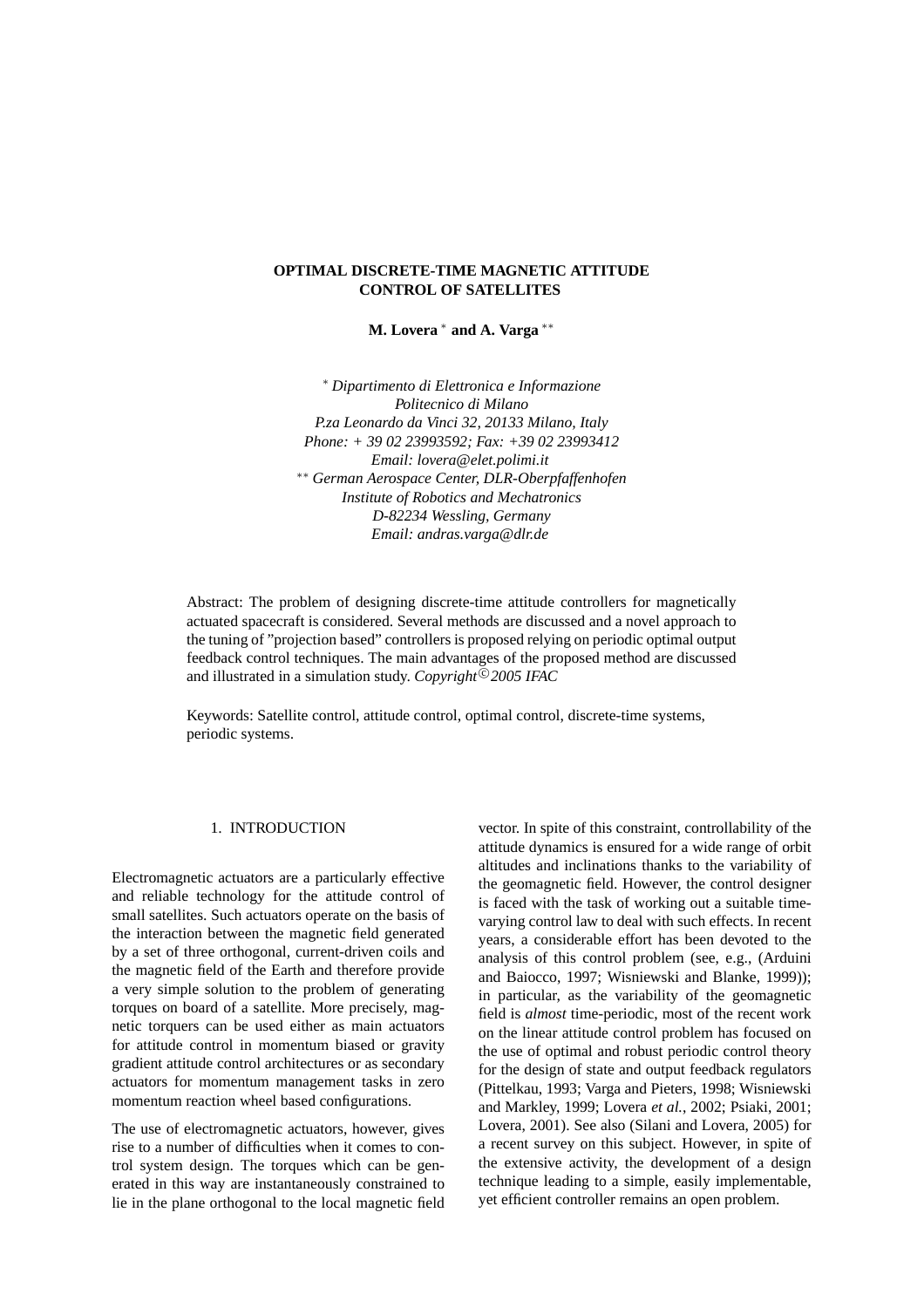The aim of this paper is to propose and compare a number of different approaches to the design of digital attitude controllers for spacecraft equipped with magnetic actuators, with specific emphasis on practical aspects associated with their on-board implementation. In particular, the results obtained using periodic optimal state feedback and predictive state feedback control are compared with the ones provided by a novel approach to the tuning of a classical fixed structure controller for magnetic attitude control known as the "projection based" controller.

It is important to note that the design problems associated with periodic optimisation techniques pose a significant challenge from the numerical point of view (unstable open loop dynamics and very large period) and could be only solved by using reliable numerical methods as those implemented in the Periodic Systems Toolbox for Matlab (Varga, 2005*b*).

## 2. SPACECRAFT MODEL

For the purpose of the present analysis, the following coordinate systems are adopted:

- Yaw-Roll-Pitch (orbital) axes. The origin of these axes is in the satellite centre of mass. The X-axis is defined as the vector pointing towards the Earth's centre and positive in the same direction. The Y-axis points in the direction of the orbital velocity vector. The Z-axis is normal to the satellite orbit plane and completes the righthanded orthogonal triad.
- Satellite body axes. The origin of these axes is in the satellite centre of mass; the axes are assumed to coincide with the body's principal inertia axes.

As is well known (Wertz, 1978), the attitude matrix  $A(q)$  with respect to the orbital axes can be expressed as a function of the (unit norm) quaternion vector  $q \; = \; \begin{bmatrix} q_1 \; q_2 \; q_3 \; q_4 \end{bmatrix}^T \; := \; \begin{bmatrix} q_R^T \; q_4 \end{bmatrix}^T \; \in \; \mathbb{R}^4$  and the time evolution of the attitude parameters as a function of the angular rate  $\omega_r$  of the spacecraft relative to a desired reference frame can be described by the kinematic equations

$$
\dot{q} = \frac{1}{2}W(\omega_r)q\tag{1}
$$

where  $W(\omega_r)$  depends on the components of  $\omega_r$  as

$$
W(\omega_r) = \begin{bmatrix} 0 & \omega_{rz} & -\omega_{ry} & \omega_{rx} \\ -\omega_{rz} & 0 & \omega_{rx} & \omega_{ry} \\ \omega_{ry} & -\omega_{rx} & 0 & \omega_{rz} \\ -\omega_{rx} & -\omega_{ry} & -\omega_{rz} & 0 \end{bmatrix}.
$$

For Earth pointing spacecraft (on circular orbits) one spontaneously considers the orbital coordinate frame as an attitude reference, so that  $\omega_r = \omega$  –  $\mathbf{A}(q)$   $\begin{bmatrix} 0 & 0 & -\Omega_0 \end{bmatrix}^T$ , where  $\Omega_0$  is the orbital angular rate and  $\omega$  is angular rate of the body reference frame. The equations of angular dynamics (Wertz, 1978; Sidi, 1997) can be expressed in vector form as

$$
\frac{dh}{dt} = T \tag{2}
$$

where  $h \in \mathbb{R}^3$  is the overall angular momentum of the spacecraft and  $T$  is the sum of the external torques (disturbance and control ones) acting on the satellite. The derivative of  $h$  is here expressed in an inertial reference frame. Considering instead the body reference frame, rotating with angular rate  $\omega$ , the Euler's equations become

$$
\dot{h} = -\omega \times h + T. \tag{3}
$$

For a rigid spacecraft  $h = I\omega$ , where  $I \in \mathbb{R}^{3 \times 3}$  is the spacecraft inertia matrix expressed in body frame, so Euler's equations reduce to the well known form

$$
I\dot{\omega} = -\omega \times I\omega + T = S(\omega)I\omega + T,
$$

where  $S(\omega)$  is given by

$$
S(\omega) = \begin{bmatrix} 0 & \omega_z & -\omega_y \\ -\omega_z & 0 & \omega_x \\ \omega_y & -\omega_x & 0 \end{bmatrix} . \tag{4}
$$

In this paper we consider the case of a momentum biased satellite, i.e., a spacecraft equipped with one momentum wheel, aligned with the z body axis. The wheel is characterised by a moment of inertia matrix J and a velocity vector  $\Omega$  relative to the body frame, and therefore an angular momentum  $h_w = [0 \ 0 \ J\Omega]^T$ . We have that  $h = I\omega + h_w$  and therefore (3) becomes

$$
I\dot{\omega} + \dot{h}_w = S(\omega)[I\omega + h_w] + T.
$$
 (5)

It will be assumed in the following that the angular velocity of the momentum wheel is kept constant to a nominal value  $\overline{\Omega}$ , so that we have  $h_w = 0$  and  $h_w$ constant in equation (5). Note that the external torque  $T$  appearing in equation (2) can be decomposed into the sum of three terms, namely the gravity gradient torque  $T_{qq}$ (which will be included in the linearized dynamics), the magnetic control torque  $T_{c,maq}$  (i.e., the control torque generated by the magnetic coils) and the sum of disturbance torques  $T_{c,dist}$ .

In particular, disturbance torques due to gravity gradient are taken into account in the spacecraft dynamics as they have an important effect in determining the stability characteristics of the equilibria of relative motion for Earth pointing spacecraft (see (Hughes, 1986)). Such torques are given by

$$
T_{gg} = 3\Omega_0^2 z \times Iz \tag{6}
$$

where  $z \in \mathbb{R}^3$  is the local zenith direction in body axes. For example, in the case of an Earth pointing satellite one has

$$
z = \mathbf{A}(q) \begin{bmatrix} -1 & 0 & 0 \end{bmatrix}^T. \tag{7}
$$

Finally, the control torques generated by the magnetic coils are given by the expression:

$$
T_{c,mag} = m_c \times b = S(b)m_c \tag{8}
$$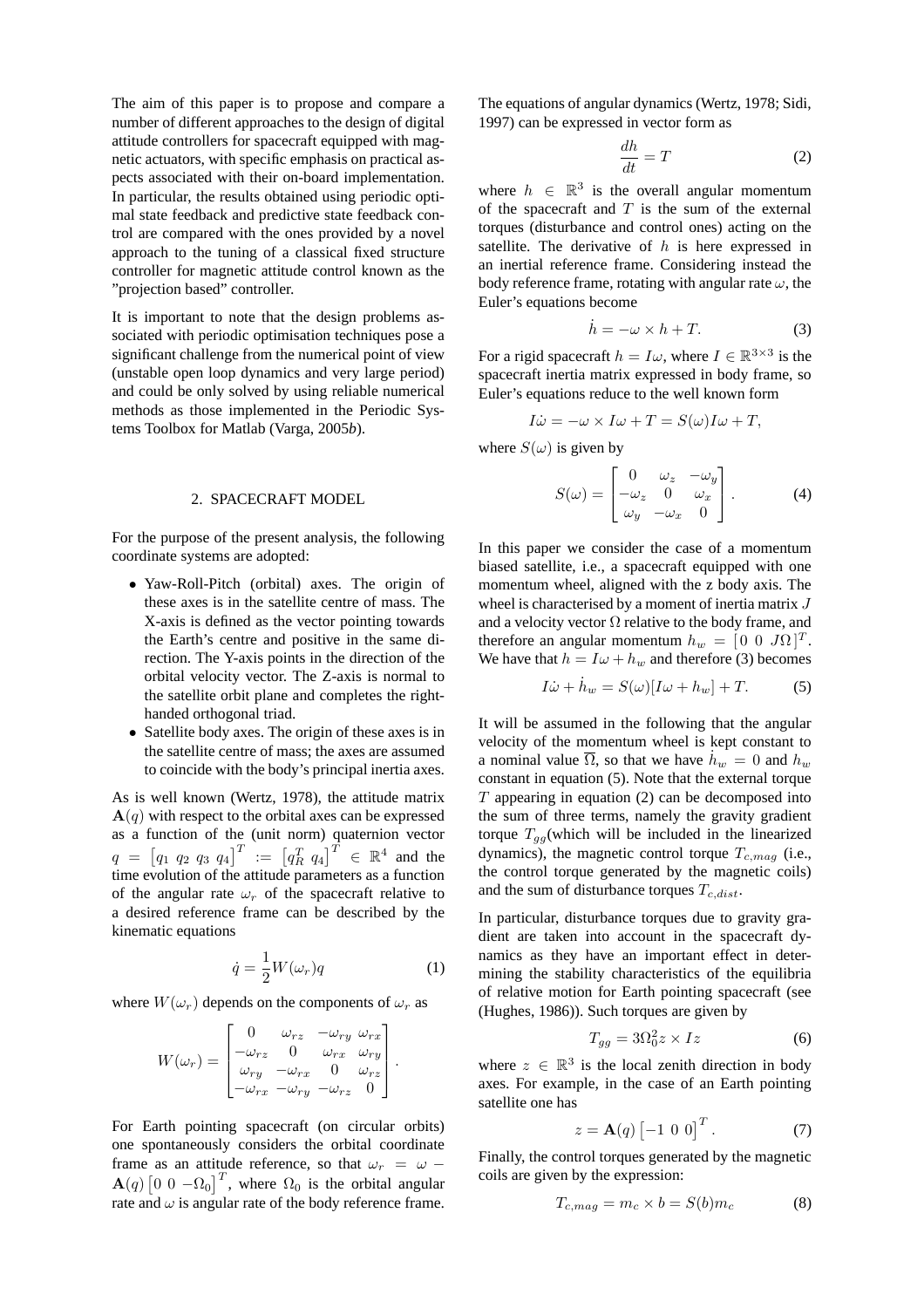with  $S(\cdot)$  as defined in (4) and where the vector  $b \in \mathbb{R}^3$  is formed with the components of geomagnetic field vector with respect to the body frame, and  $m_c \in \mathbb{R}^3$  is the vector of the coils' magnetic dipoles. According to equation (8) the control torque of the magnetically controlled satellite is constrained to be orthogonal to the local direction of the geomagnetic field vector. This also implies that the component of the magnetic moment in the direction parallel to the local geomagnetic field has no influence on the satellite motion. Note that even if  $S(b)$  is structurally singular, "average" controllability (i.e., controllability in the time-varying sense) is guaranteed for most orbits of practical interest thanks to the variability of b.

In this study we consider a spacecraft such that  $I =$ diag  $[I_{xx} I_{yy} I_{zz}]$ , equipped with a single momentum/reaction wheel aligned with the body  $z$  axis, with moment of inertia J and angular velocity  $\Omega$  relative to the body frame. For this spacecraft configuration the aim of the attitude control scheme is to maintain the spacecraft (body axes) aligned with the orbital axes, while exploiting the gyroscopic effect due to the momentum wheel. In the following we will derive linearised dynamic models for the formulation of this control problem.

Define the state vector  $x_c = [\delta q_R^T \delta \omega^T]^T$  formed with small displacements of the vector part  $q_R$  of the attitude quaternion with respect to the orbital axes from the nominal values  $\bar{q}_R = \begin{bmatrix} 0 & 0 & 0 \end{bmatrix}^T$  and small deviations of the body rates from the nominal values  $\overline{\omega}_x = \overline{\omega}_y = 0, \overline{\omega}_z = -\Omega_0$ . Then the attitude dynamics can be linearized and the local linear dynamics for the attitude can be defined as

$$
\dot{x}_c(t) = A_c x_c(t) + B_{cT} [T_{c,mag}(t) + T_{c,dist}(t)] \tag{9}
$$

or

 $\dot{x}_c(t) = A_c x_c(t) + B_{cm}(t) m_c(t) + B_c T_{c,dist}(t)$ (10) where

$$
A_c = \begin{bmatrix} 0 & -\Omega_0 & 0 & 0.5 & 0 & 0 \\ \Omega_0 & 0 & 0 & 0 & 0.5 & 0 \\ 0 & 0 & 0 & 0 & 0 & 0.5 \\ 0 & 0 & 0 & 0 & 0 & W_x & 0 \\ 0 & -6k_y\Omega_0^2 & 0 & W_y & 0 & 0 \\ 0 & 0 & +6k_z\Omega_0^2 & 0 & 0 & 0 \end{bmatrix}
$$

$$
B_{cT} = \begin{bmatrix} 0 & 0 & 0 \\ 0 & 0 & 0 \\ 0 & 0 & 0 \\ I_{xx}^{-1} & 0 & 0 \\ 0 & I_{yy}^{-1} & 0 \\ 0 & 0 & I_{zz}^{-1} \end{bmatrix}, \quad B_{cm}(t) = B_{cT}S(b(t))
$$

and  $k_x = \frac{I_{yy}-I_{zz}}{I_{zz}}$  $\frac{I_{y} - I_{zz}}{I_{xx}}, k_{y} = \frac{I_{zz} - I_{xx}}{I_{yy}}, k_{z} = \frac{I_{xx} - I_{yy}}{I_{zz}}$  $\frac{x-I_{yy}}{I_{zz}},$  $W_x = -k_x \Omega_0 - k_{wx} \Omega$ ,  $W_y = -k_y \Omega_0 + k_{wy} \Omega$ ,  $k_{wx} = \frac{J}{I_{xx}}$ ,  $k_{wy} = \frac{J}{I_{yy}}$ . Here,  $\overline{\Omega}$  is the nominal wheel speed.

Note that two different control matrices  $B_{cT}$  and  $B_{cm}(t)$  have been defined, in order to handle problem formulations in which either magnetic torques  $(T_{c,maq})$  or magnetic dipoles  $(m_c)$  are used as control variables, respectively. Therefore, while  $A_c$  is constant, the control matrix  $B_{cm}(t)$  corresponding to the control input  $m<sub>c</sub>$  turns out to be time-varying (and approximately time-periodic with period  $2\pi/\Omega_0$ ) because of the dependence on  $b(t)$ .

Finally, since we are concerned with a discrete-time design problem, suitable discrete-time equivalents of (9) and (10) have been derived, in the forms

$$
x(k + 1) = Ax(k) + B_T [T_{mag}(k) + T_{dist}(k)] \quad (11)
$$
  

$$
x(k + 1) = Ax(k) + B_m(k)m(k) + B_T T_{dist}(k) \quad (12)
$$

respectively, where for a sampling-time of  $\Delta$  =  $2\pi/(N\Omega_0)$  (*N* is the discrete-time period) we have:  $A$  :=  $\exp(A_c \Delta)$ ,  $B_T$  :=  $\int_0^{\Delta} e^{A_c(\Delta - \tau)} B_{cT} d\tau$ ,  $B_m(k) := \int_{k\Delta}^{(k+1)\Delta} e^{A_c[(k+1)\Delta - \tau]} B_{cm}(\tau) d\tau, x(k) :=$  $x_c(k\Delta), T_{mag}(k) := T_{c, mag}(k\Delta), T_{dist}(k) :=$  $T_{c,dist}(k\Delta)$ , and  $m(k) := m_c(k\Delta)$ .

## 3. CONTROLLER DESIGN

## *3.1 Periodic optimal state feedback controller*

Consider the system (12) and let  $u(k) = m(k)$ . Minimizing the linear-quadratic (LQ) criterion

$$
J = \sum_{k=0}^{\infty} \left[ x(k)^T Q x(k) + u(k)^T R u(k) \right]
$$
 (13)

where  $Q \geq 0$ ,  $R > 0$  are symmetric matrices, is an attractive method to determine stabilizing periodic state feedback controllers of the form

$$
u(k) = F(k)x(k) \tag{14}
$$

The optimal N-periodic state-feedback matrix  $F(k)$ minimizing the performance index (13) is given by

$$
F(k) = -(R + B_m^T(k)X(k+1)B_m(k))^{-1}
$$
  
 
$$
\cdot B_m^T(k)X(k+1)A
$$

where the N-periodic symmetric positive semi-definite matrix  $X(k)$  satisfies the reverse discrete-time periodic Riccati equation

$$
X(k) = Q + AT X(k+1)A
$$
  
-A<sup>T</sup> X(k+1)B<sub>m</sub>(k)(R+B<sub>m</sub><sup>T</sup>(k)X(k+1)B<sub>m</sub>(k))<sup>-1</sup>  
·B<sub>m</sub><sup>T</sup>(k)X(k+1)A

This periodic Riccati equation can be solved using the algorithm proposed in (Varga, 2005*a*) implemented in the Periodic Systems Toolbox (Varga, 2005*b*).

The optimal periodic LQ approach has the obvious advantage of providing a controller with a very good level of performance. This is the reason why optimal periodic control has been extensively studied as a viable approach to this problem, in a number of different settings and formulations: continuous-time in (Pittelkau, 1993; Wisniewski and Markley, 1999;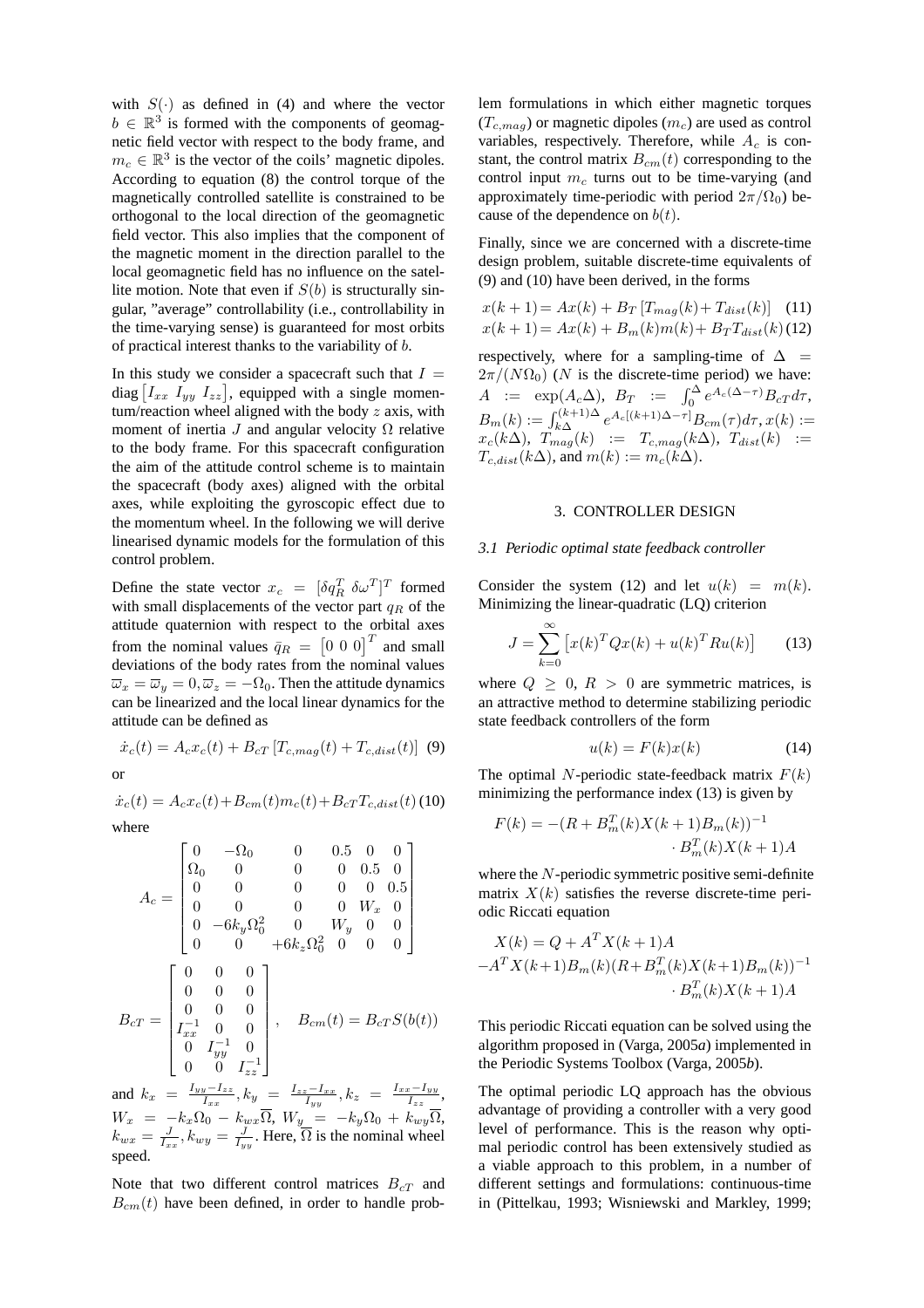Lovera *et al.*, 2002; Lovera, 2001) and discrete-time in (Wisniewski and Stoustrup, 2002). The issues associated with the implementation of optimal periodic controllers, however, make their actual application in real satellite missions not very likely: the storage requirements for a fully time-periodic gain are indeed a critical problem. While these issues motivate the interest in alternative approaches to this design problem, the performance level provided by the optimal periodic LQ controller can be taken as a reference for all other approaches.

#### *3.2 Predictive magnetic controller*

Consider now system (11), and let  $u(k) = T_{mag}(k)$ . The optimal  $j$ -ahead prediction of the state for this system is given by (Camacho and Bordons, 1998):

$$
\hat{x}(k+j|k) = A^{j}x(k) + \sum_{i=0}^{j-1} A^{j-i-1}B_{T}u(k+i)
$$

Let us consider a set of  $N_c$  (control horizon) *j*-ahead predictions

$$
\mathbf{x} := \begin{bmatrix} \hat{x}(k+1|k) \\ \hat{x}(k+2|k) \\ \vdots \\ \hat{x}(k+N_c|k) \end{bmatrix} =
$$
  
= 
$$
\begin{bmatrix} Ax(k) + B_T u(k) \\ A^2 x(k) + \sum_{i=0}^{1} A^{1-i} B_T u(k+i) \\ \vdots \\ A^{N_c} x(k) + \sum_{i=0}^{N_c-1} A^{N_c-1-i} B_T u(k+i) \end{bmatrix}
$$

which can be expressed as

$$
\mathbf{x} = \mathbf{P}x(k) + \mathbf{H}\mathbf{u}
$$

where  $\mathbf{u} = [u(k)^T \dots u(k+N_c-1)^T]^T$  is the vector of the  $N_c$  future control actions, **P** and **H** are defined as

$$
\mathbf{P} = \begin{bmatrix} A \\ A^2 \\ \vdots \\ A^{N_c} \end{bmatrix}, \ \mathbf{H} = \begin{bmatrix} B_T & 0 & \cdots & 0 \\ AB_T & B_T & \cdots & 0 \\ \vdots & \vdots & \ddots & \vdots \\ A^{N_c-1} B_T A^{N_c-2} B_T \cdots & B_T \end{bmatrix}
$$

At each step, the control action  $u(k)$  is obtained by minimizing with respect to the sequence u of future control moves the following performance index

$$
J(k) = \mathbf{x}^T \mathbf{Q} \mathbf{x} + \mathbf{u}^T \mathbf{R} \mathbf{u}
$$
 (15)

where  $Q = diag(Q, \dots, Q) \ge 0$  and  $R =$  $diag(R, \dots, R) > 0$ . The idea of the predictive approach to magnetic control is to impose the orthogonality between the geomagnetic field vector  $b(k\Delta)$ and the control vector  $T_{mag}(k)$  via the constraint

$$
b(k\Delta)^T u(k) = 0
$$

which can be expressed in term of u as

$$
\mathbf{G}\mathbf{u} = \left[b(k\Delta)^T \ 0 \dots \ 0\right] \mathbf{u} = 0 \tag{16}
$$

By the use of Lagrange multipliers, the optimal solution of the constrained minimization problem defined by  $(15)$  and  $(16)$  is given by

$$
\mathbf{u}_{opt} = -\Lambda \left( I - \mathbf{G}^T \left( \mathbf{G} \Lambda \mathbf{G}^T \right)^{-1} \mathbf{G} \Lambda \right) \mathbf{H}^T \mathbf{Q} \mathbf{P} x(k)
$$

where  $\Lambda = (\mathbf{H}^T \mathbf{Q} \mathbf{H} + \mathbf{R})^{-1}$ . According to a receding horizon strategy, the above equation has to be evaluated at every sampling time, while only the first element of  $\mathbf{u}_{opt}$  is effectively used as control signal  $u_{opt}(k)$ . Since G depends on the periodic geomagnetic field vector  $b(k\Delta)$ , the optimal control  $u_{opt}(k)$ can be interpreted as a periodic state-feedback controller. The corresponding vector of the coils' magnetic dipoles  $m_{opt}(k)$  is obtained by solving the equations

$$
\begin{cases}\nu_{opt}(k)^T u_{opt}(k) = [m_{opt}(k) \times b(k\Delta)]^T u_{opt}(k) \\
= [b(k\Delta) \times u_{opt}(k)]^T m_{opt}(k) \\
u_{opt}(k)^T m_{opt}(k) = 0 \\
b(k\Delta)^T m_{opt}(k) = 0\n\end{cases}
$$

and can be computed as

$$
m_{opt}(k) = \frac{b(k\Delta) \times u_{opt}(k)}{|b(k\Delta)|_2^2}.
$$

The predictive approach proposed herein leads to a very simple solution in which the time dependence of the controller is carried by the measurable magnetic field vector  $b(k\Delta)$ , therefore, this controller is very easy to implement. The limitation of this simple formulation of the predictive approach, however, is that it does not guarantee closed-loop stability a priori.

#### *3.3 Fixed structure projection based controller*

A very common approach to the design of attitude controllers for magnetically actuated satellites of the form (10) is to consider control laws of the kind

$$
u(k) = m(k) = -S(b(k\Delta))^T Kx(k).
$$
 (17)

The advantage of this controller structure is that only a fixed gain  $K$  has to be designed, while the timedependence of the control law is carried by the (measurable) value of the geomagnetic field  $b$ . However, to the best knowledge of the authors, no suitable design approaches to the selection of gain  $K$  in (17) are available.

In this paper, we propose to face this design problem using the approach to the solution of optimal periodic output feedback problems first presented in (Varga and Pieters, 1998). This approach relies on a gradient-based optimization approach to determine time-periodic output feedback controllers by minimising the quadratic cost function (13). Clearly, the proposed controller (17) is a particular case of the broader class of output feedback controllers. Given the fact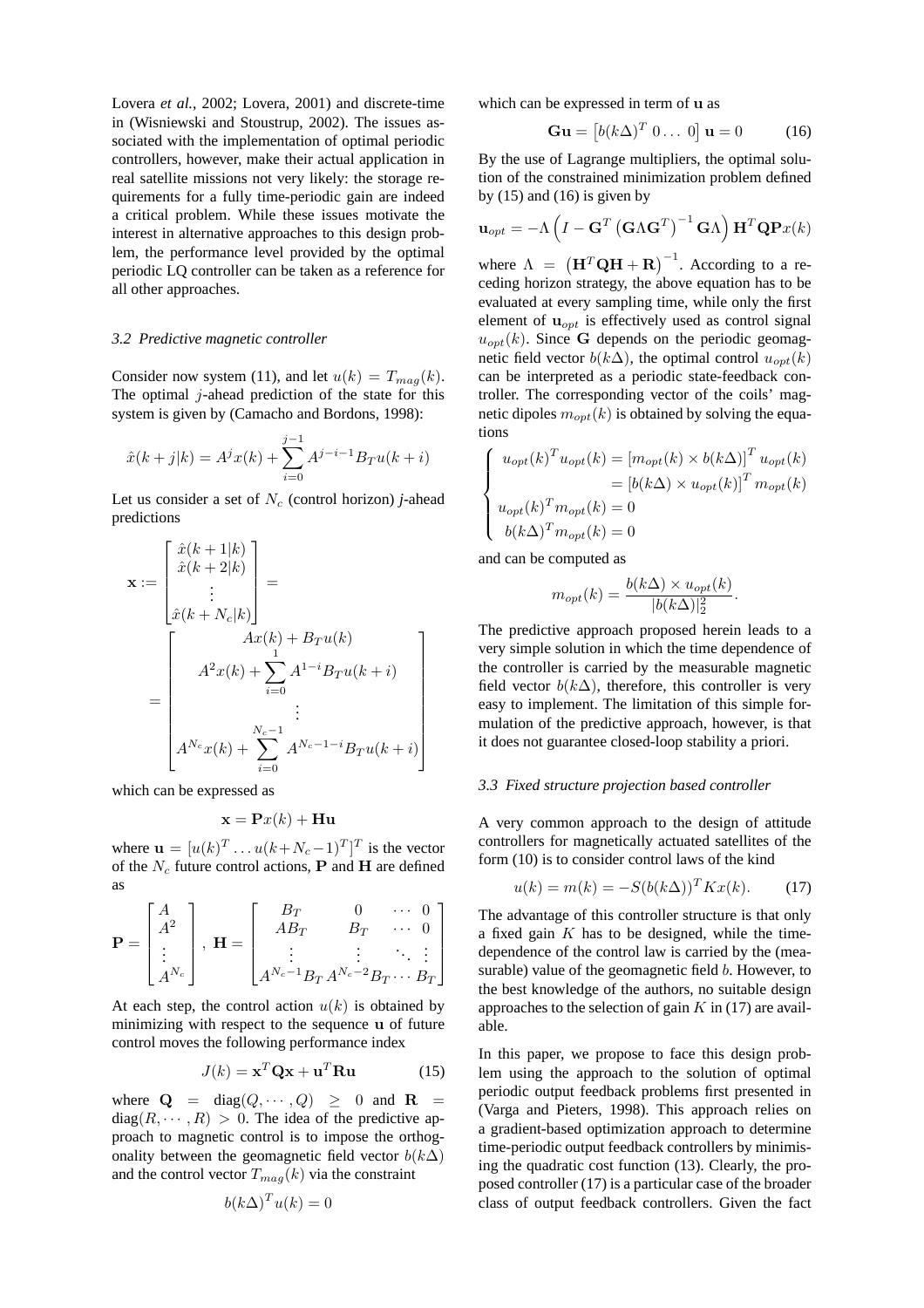that the time-varying portion of the controller is already fixed, one needs to optimise (13) only with respect to the constant parameters of matrix K.

The application of the results presented in (Varga and Pieters, 1998) to this problem requires a way of designing an initial stabilising gain, in order to reduce the numerical difficulties associated with open loop unstable dynamics, and to facilitate the convergence of the iterative optimization procedure. To this purpose, the initial gain of the controller has been selected according to the guidelines provided by (Lovera and Astolfi, 2004, Proposition 1) for the globally stabilising tuning of state feedback magnetic attitude controller of the "projection" type (i.e., equation (17)).

¿From a numerical point of view, the optimal periodic output-feedback gain  $K$  in the control law (17) which minimizes the performance index (13) can be computed using a suitable function available in the Periodic Systems Toolbox (Varga, 2005*b*). This function is based on a gradient-based function minimization technique for problems with simple bounds (limited memory BFGS). To achieve the highest efficiency, the function and gradient evaluations have been implemented as a Fortran 95 *mex*-function based on the formulas derived in (Varga and Pieters, 1998).

## 4. SIMULATION RESULTS

The considered spacecraft is of the type described in Section 2 and operates in a near polar  $(87<sup>o</sup>$  inclination) orbit with an altitude of 450 km and a corresponding orbit period of about 5600 s. The numerical values of parameters used in the mathematical model are:

- Satellite inertia:  $I = diag \begin{bmatrix} 35 & 16 & 25 \end{bmatrix}$ ;
- Momentum wheel inertia  $(kgm^2)$ :  $J = 0.01$ ;
- Orbital angular rate (rad/s):  $\Omega_0 = 0.001194$ ;
- Nominal wheel speed (rad/s):  $\overline{\Omega} = 200$ ;
- Nominal (periodic) magnetic field components (Tesla), used for design purposes only:

$$
b(t) = 10^{-6} \begin{bmatrix} 7\cos(\Omega_0 t) + 48\sin(\Omega_0 t) \\ 23\cos(\Omega_0 t) - 2\sin(\Omega_0 t) \\ 5 \end{bmatrix}.
$$

Magnetic coils with a saturation limit of  $\pm 20Am^2$ have been considered.

For this satellite, a discrete-time model of the form (11)-(12) has been computed, by choosing a discretetime period  $N=500$  (which corresponds to a sampling interval ∆ of about 11.3 seconds) and three controllers have been designed, using the optimal LQ approach, the predictive approach and the fixed structure projection approach. In all three cases, the weighting matrices in the corresponding quadratic cost functions have been chosen equal to  $Q = 0.01I_6$  and  $R = 100I_3$ . The results obtained from the three designs can be summarised as follows:

- Closed loop stability: as can be seen from Table 1, all the designed compensators lead to asymptotically stable closed loop dynamics. However, as mentioned previously, stability in the case of the predictive controller is not guaranteed but must be verified a posteriori. The value of control horizon  $N_c$  used for computations was 30.
- Optimality: the results obtained using periodic optimal control and the fixed structure controller can be compared directly in terms of the achieved optimal value of the cost function (13). In particular, it is interesting to note that the performance loss associated with the adoption of the fixed structure controller instead of the optimal periodic one turns out to be limited to about 20% (the optimal function value is 228.52 for the optimal controller and 273.47 for the fixed structure one) which can be definitely considered acceptable.

Finally, in order to illustrate the time domain behavior of the fixed structure controller, a typical simulation example is presented, which shows the transients following a (small) initial perturbation of the attitude dynamics with respect to the nominal Earth pointing equilibrium. The simulations have been carried out using the tools presented in (Annoni *et al.*, 1999; Lovera, 2003), on the basis of the models for the space environment described in the classical references (Sidi, 1997; Wertz, 1978). As can be seen from Figure 1 the proposed controller provides closed loop transients of about half an orbit and a very good level of performance in terms of attenuation of external disturbance torques.

## 5. CONCLUDING REMARKS

The attitude control problem for a small spacecraft using magnetic actuators has been considered and analyzed. In particular, a novel approach to the design of "projection based" magnetic attitude controllers has been proposed, which is based on the solution of a periodic LQ-optimal output feedback control problem with constant feedback. The performance of this approach compared with that achievable with a periodic LQ-optimal state feedback controller is very satisfactory (nearly optimal). Future work will aim at generalising the proposed approach to output feedback and disturbance attenuation schemes.

#### 6. ACKNOWLEDGMENTS

Paper supported by the Italian National Research Project "New Techniques of Identification and Adaptive Control for Industrial Systems".

## **REFERENCES**

Annoni, G., E. De Marchi, F. Diani, M. Lovera and G.D. Morea (1999). Standardising tools for attitude control system design: the MITA platform